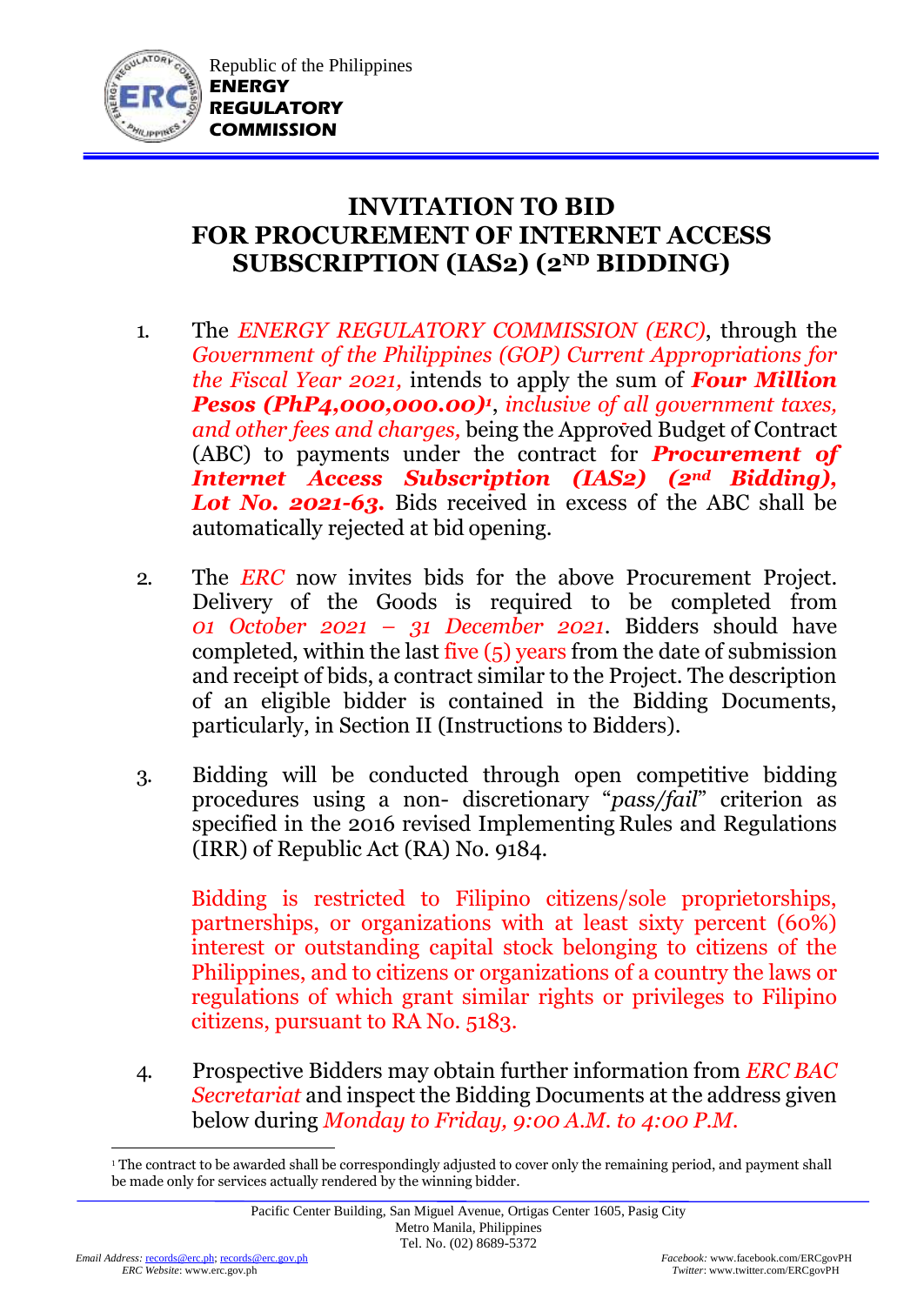- 5. A complete set of Bidding Documents may be acquired by interested Bidders on *20 August 2021* from the given address and website(s) below *and upon payment of the applicable fee for the Bidding Documents, pursuant to the latest Guidelines issued by the GPPB, in the amount of Five Thousand Pesos (PhP5,000.00)*. The Procuring Entity shall allow the bidder to present its proof of payment for the fees *in person.*
- 6. The *ERC BAC* will hold a Pre-Bid Conference2, which shall be open to prospective bidders, on *31 August 2021, 10:00 A.M. through videoconferencing via MS Teams, which can be accessed through:*

[https://teams.microsoft.com/l/meetup](https://teams.microsoft.com/l/meetup-join/19%3ameeting_MjkyYjY0YWMtNzNmNS00NGEwLWE3MDItZDAwZjM4MWFiODE3%40thread.v2/0?context=%7b%22Tid%22%3a%2234a3c75d-10fe-482b-9220-04df09540e89%22%2c%22Oid%22%3a%225f074c63-51dc-4812-9356-3479a48fb753%22%7d)[join/19%3ameeting\\_MjkyYjY0YWMtNzNmNS00NGEwLWE3MDItZDAwZjM4MWF](https://teams.microsoft.com/l/meetup-join/19%3ameeting_MjkyYjY0YWMtNzNmNS00NGEwLWE3MDItZDAwZjM4MWFiODE3%40thread.v2/0?context=%7b%22Tid%22%3a%2234a3c75d-10fe-482b-9220-04df09540e89%22%2c%22Oid%22%3a%225f074c63-51dc-4812-9356-3479a48fb753%22%7d) [iODE3%40thread.v2/0?context=%7b%22Tid%22%3a%2234a3c75d-10fe-482b-](https://teams.microsoft.com/l/meetup-join/19%3ameeting_MjkyYjY0YWMtNzNmNS00NGEwLWE3MDItZDAwZjM4MWFiODE3%40thread.v2/0?context=%7b%22Tid%22%3a%2234a3c75d-10fe-482b-9220-04df09540e89%22%2c%22Oid%22%3a%225f074c63-51dc-4812-9356-3479a48fb753%22%7d)[9220-04df09540e89%22%2c%22Oid%22%3a%225f074c63-51dc-4812-9356-](https://teams.microsoft.com/l/meetup-join/19%3ameeting_MjkyYjY0YWMtNzNmNS00NGEwLWE3MDItZDAwZjM4MWFiODE3%40thread.v2/0?context=%7b%22Tid%22%3a%2234a3c75d-10fe-482b-9220-04df09540e89%22%2c%22Oid%22%3a%225f074c63-51dc-4812-9356-3479a48fb753%22%7d) [3479a48fb753%22%7d](https://teams.microsoft.com/l/meetup-join/19%3ameeting_MjkyYjY0YWMtNzNmNS00NGEwLWE3MDItZDAwZjM4MWFiODE3%40thread.v2/0?context=%7b%22Tid%22%3a%2234a3c75d-10fe-482b-9220-04df09540e89%22%2c%22Oid%22%3a%225f074c63-51dc-4812-9356-3479a48fb753%22%7d)

- 7. Bids must be duly received by the BAC Secretariat through manual submission at the office address indicated below on or before *14 September 2021, 03:00 P.M.* Late bids shall not be accepted. Bidders are requested to submit one (1) original and one (1) copy of their bids. Bidders are likewise requested to bring the originals of the documents submitted and present the same for comparison during the bid opening.
- 8. All Bids must be accompanied by a bid security in any of the acceptable forms and in the amount stated in **ITB** Clause 14.
- 9. Bid opening shall be on *14 September 2021, 03:00 P.M.* at the given address below. Bids will be opened in the presence of the bidders' representatives who choose to attend the activity.
- 10. The *ERC* reserves the right to reject any and all bids, declare a failure of bidding, or not award the contract at any time prior to contract award in accordance with Sections 35.6 and 41 of the 2016 revised IRR of RA No. 9184, without thereby incurring any liability to the affected bidder or bidders.

1

<sup>2</sup> May be deleted in case the ABC is less than One Million Pesos (PhP1,000,000) where the Procuring Entity may not hold a Pre-Bid Conference.